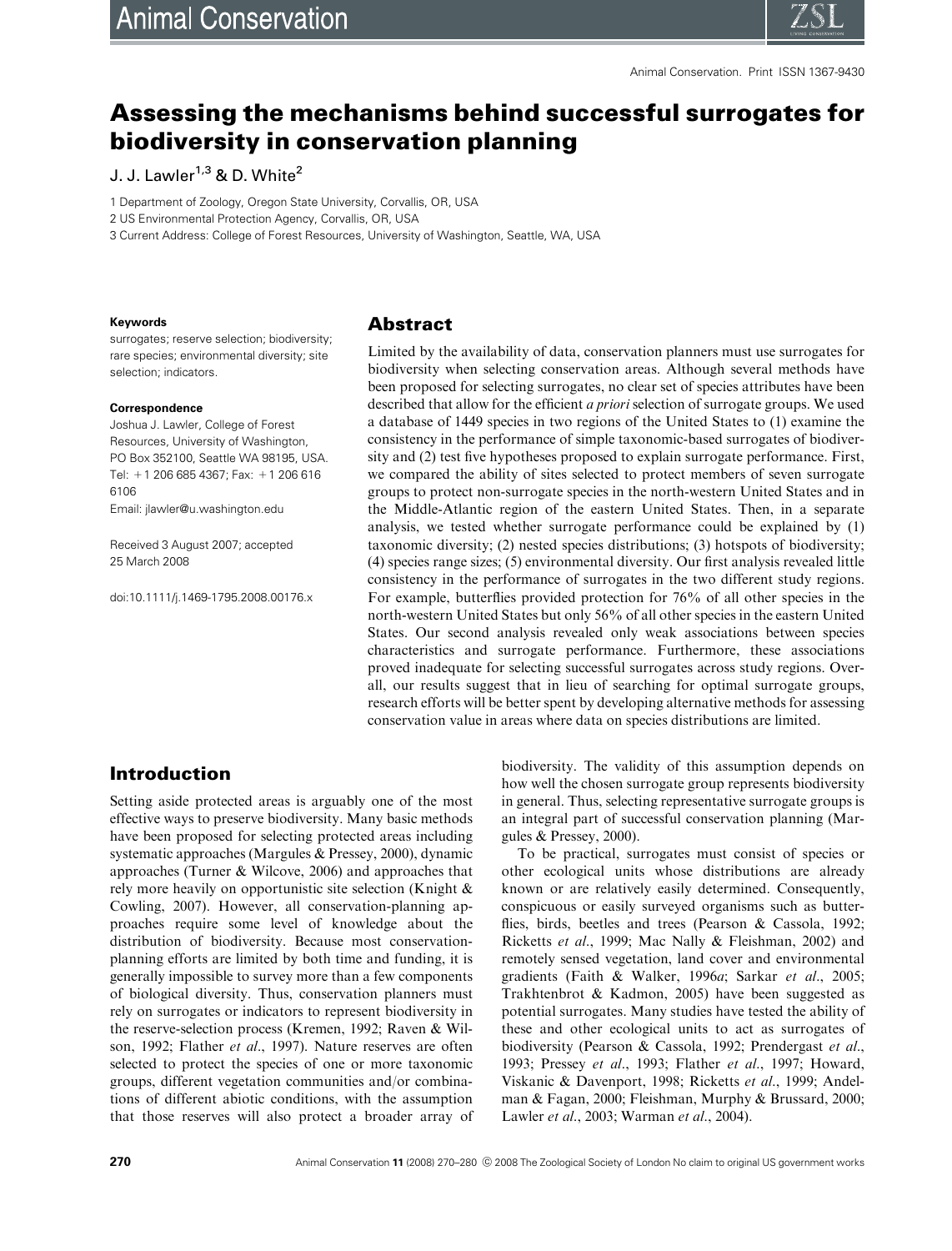In general, these tests of surrogates have produced diverse and often contradictory results. Because most studies differ in spatial scale, in the methods used to test surrogate groups and in the groups that are tested, it is difficult to make useful comparisons across studies. For example, studies have ranged in spatial extent from as large as the globe (Pearson & Cassola, 1992) to at least as small as 140 ha (Saetersdal et al., 2004). The grain, or size of the sample units, used in studies has ranged from as small as  $1000 \text{ m}^2$  (Pharo, Beattie & Pressey, 2000) to over 100 000 km<sup>2</sup> (Gaston & Blackburn, 1995). The range of taxonomic groups tested as surrogates has include such diverse sets of species as liverworts, aquatic plants, non-marine mollusks, dragonflies, large moths, click beetles, butterflies, birds, amphibians, reptiles, bats, freshwater fish, mollusk shells, lichens, bryophytes, primates, woodpeckers and spiders. Finally, several methods have been used to test surrogate groups including (1) correlations of patterns of species richness (e.g. Pearson & Cassola, 1992); (2) assessments of overlap of hotspots of species richness or rarity (e.g. Prendergast et al., 1993); (3) complementarity-based approaches that involve selecting sets of sites to protect surrogate groups and then assessing how well those sites protect other species (e.g. Lund & Rahbek, 2002).

Many of the studies that have been conducted have led authors to conclude that some groups of species are likely to be good surrogates for biodiversity. However, because the tests of the surrogates were performed in specific places and differed so drastically with respect to scale, methods and surrogate groups, it is impossible to make any generalizations about what constitutes a good surrogate group. Furthermore, there continues to be a constant flow of studies that evaluate the performance of different surrogate groups (Schmit et al., 2005; Bani et al., 2006; Chiarucci, D'auria & Bonini, 2007; Loyola, Kubota & Lewinsohn, 2007), indicating that little consensus has been reached on how best to select surrogates. What is needed now is not another comparison of different surrogate groups in a specific region, but rather systematic investigations of the factors that are likely to influence the performance of surrogate groups (e.g. Manne & Williams, 2003). Such studies have the potential to provide an understanding of what drives surrogate performance. Without such an understanding, it is impossible to offer any guidance on which surrogates to use in different situations.

Here, we perform a systematic assessment of the factors that are likely to influence surrogate-group performance. We focus specifically on groups of species as surrogates for species richness. We refer to individual species as surrogates and groups of species as surrogate groups. Several hypotheses have been proposed to explain the performance of surrogate groups. It has been suggested that good surrogates are geographically rare (Ryti, 1992; Williams, Burgess & Rahbek, 2000; Tognelli, 2005) or endemic (Loyola et al., 2007), taxonomically diverse (Ricketts et al., 1999), exhibit relatively unnested distributions (Ryti, 1992) and occupy diversity 'hotspots' (Prendergast et al., 1993; Lawton et al., 1998). Faith & Walker (1996 $a,b$ ) have provided the most compelling explanation for surrogate performance – an explanation based on environmental gradients. Surrogates work, they argue, by representing different environments. The more diverse the environments represented by the species in the group are, the more biodiversity can be protected in a set of sites selected to protect the surrogates.

Despite the multitude of potential explanations for surrogate performance, only a handful of studies have explicitly tested specific hypotheses (Araújo et al., 2001; Manne & Williams, 2003; Bani et al., 2006). Manne & Williams (2003) tested whether surrogate-group performance could be explained by 15 different characteristics of the surrogate group. Among others, these characteristics included the size of the group, the sizes of the ranges of the species in the group, the number of threatened species in the group, the mean number of ecoregions occupied by the group and the mean body size of the species in the group. Bani et al. (2006) tested whether inherent sensitivities to landscape patterns such as fragmentation and isolation affected surrogate performance. Finally, Araújo et al.  $(2001)$ , in essence, tested whether environmental diversity could explain surrogate performance. From these few tests, only weak evidence for a handful of species characteristics has resulted (Manne & Williams, 2003). Manne & Williams (2003) found that surrogate-group performance was negatively correlated with the variance in surrogate richness among ecoregions, average range sizes and average surrogate richness, and positively correlated with the proportion of plants and the proportion of narrowly distributed plants in the surrogate group.

We addressed the question of what makes good speciesbased surrogates for biodiversity with two analyses. First, we assessed the consistency of surrogate performance by comparing the ability of seven different groups of species to act as surrogates for biodiversity in two different regions of similar size in the eastern and western United States. By controlling for scale, analytical approach and the surrogate groups tested, we performed a controlled comparison of biodiversity surrogates in different geographic regions. Second, we tested five hypotheses for explaining surrogategroup performance (Table 1). To perform these tests, we compared characteristics of the best surrogate groups in the eastern United States with those of groups selected at random. We then tested whether those characteristics we identified enabled us to select successful surrogates in the north-western United States.

### Methods

### Data

We used a database of the distributions of 1449 species of freshwater fish, birds, butterflies, mammals, reptiles, amphibians and freshwater mussels in two regions of the United States (Table 2). The eastern region covered  $316000 \text{ km}^2$ and the states of Pennsylvania, Maryland, Delaware, Virginia and West Virginia whereas the western region covered  $429000 \text{ km}^2$  and the states of Washington and Oregon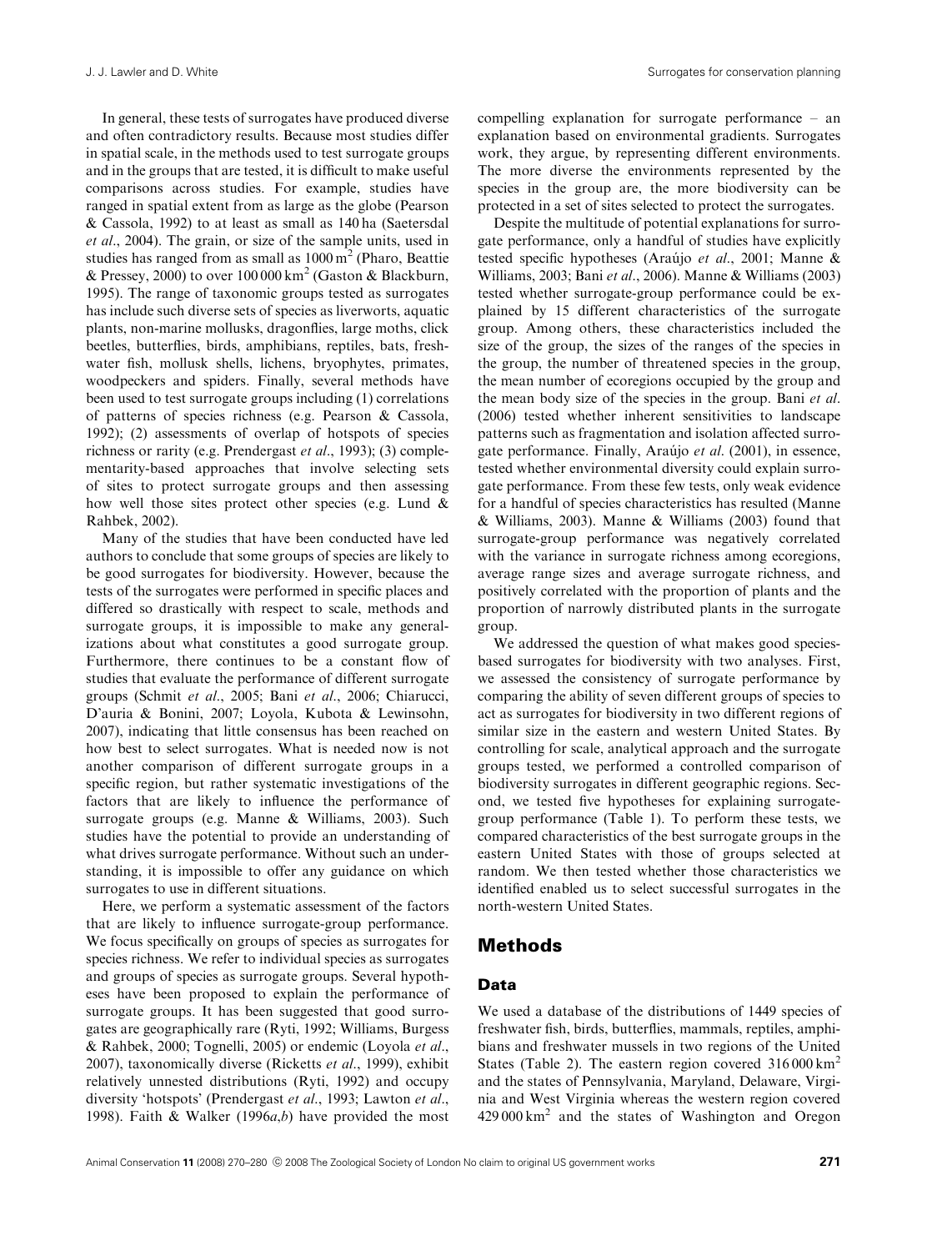**Table 1** Hypothesized mechanisms for explaining the performance of surrogates for biodiversity

| Hypothesized               |                                                                                                                     |
|----------------------------|---------------------------------------------------------------------------------------------------------------------|
| mechanism                  | Prediction                                                                                                          |
| Hotspot overlap            | Better performing surrogate groups have species<br>whose ranges overlap hotspots of diversity to a<br>higher degree |
| Taxonomic<br>diversity     | Better performing surrogate groups are more<br>taxonomically diverse                                                |
| <b>Nestedness</b>          | Better performing surrogate groups have less<br>nested distributions                                                |
| Range size                 | Better performing surrogates have smaller<br>geographic ranges                                                      |
| Environmental<br>diversity | Better performing surrogate groups have species<br>with more environmentally diverse geographic<br>ranges           |

**Table 2** The number of species in each of seven taxonomic groups and one risk-based group in two regions of the United States

|                    | Number of species |      |  |
|--------------------|-------------------|------|--|
| Taxon              | East              | West |  |
| Amphibians         | 78                | 34   |  |
| <b>Birds</b>       | 208               | 267  |  |
| <b>Butterflies</b> | 150               | 172  |  |
| Fish               | 250               | 79   |  |
| Mammals            | 73                | 142  |  |
| Mussels            | 97                | 6    |  |
| Reptiles           | 64                | 29   |  |
| At-risk species    | 91                | 39   |  |

The eastern region consisted of the states of Pennsylvania, Delaware, Maryland, Virginia and West Virginia. The western region included the states of Washington and Oregon.

(Fig. 1). We included both terrestrial and aquatic species in our analyses because freshwater fish and mussels have the potential to perform well as surrogates for terrestrial species diversity (Lawler et al., 2003). Ideally, these analyses would include plant species, but we were unable to obtain accurate distribution data for plants in the two study regions. The data included all native species with confirmed or probable status in each of  $487650 \text{ km}^2$  hexagonal grid cells in the eastern region and 660 cells in the western region (White, Kimerling & Overton, 1992). Because these grid cells are generally too large to be considered reserves themselves, we regarded them as potential targets for finer scale analyses, leading to the establishment of reserves, restoration projects or land easements within the selected sites. The size of the cells is within the range of cell sizes used in other coarsescale regional conservational-planning analyses (Prendergast et al., 1993; Ando et al., 1998; Abbitt, Scott & Wilcove, 2000; Dobson, Rodríguez & Roberts, 2001; Groves et al., 2002) and is well within the range of the sample units used in studies designed to test surrogates of biodiversity. The species data are described in more detail in Lawler et al. (2003).



**Figure 1** Study regions in the eastern and western United States.

To assess environmental diversity, we used a set of variables that represented the environments of the study region at a coarse spatial resolution for a wide variety of species. Land-cover data were derived from advanced very high-resolution radiometer satellite imagery and classified into 159 categories consistent with the Loveland level III classification (Loveland et al., 1991) with an extra class representing urban development (O'Connor et al., 1996). We obtained climate data from the Historical Climate Network (1996). Climate variables included the mean annual precipitation and mean temperatures for both July and January. The elevation correction method of Marks (1990) was used to model temperature data to 1 km resolution. The precipitation data, which had originally been modeled to 10 km resolution by Daly, Neilson & Phillips (1994), were also re-sampled to 1-km resolution with a linear model. We used the USGS Digital Elevation Models for estimates of elevation. The climate and elevation data were averaged within each hexagonal grid cell in the study. The land-cover data were represented by percentages of coverage of each of the 160 classes in each hexagon.

### Comparing surrogate performance in two geographic regions

We compared the performance of birds, butterflies, amphibians, fish, mammals and at-risk species as surrogates in our two study regions. We did not include reptiles or mussels in this comparison because these groups had too few species in one of the two regions to be useful surrogate groups in themselves. We classified at-risk species in our dataset using the three most sensitive categories – critically imperiled, imperiled and vulnerable – of a global ranking system (Master, 1991; Lawler *et al.*, 2003). We assessed the performance of a surrogate group by selecting eight sites (hexagonal grid cells) to protect as many of the species in the group as possible. We chose eight as the number of sites to select because it was the smallest number of sites required to represent all species of the surrogate group requiring the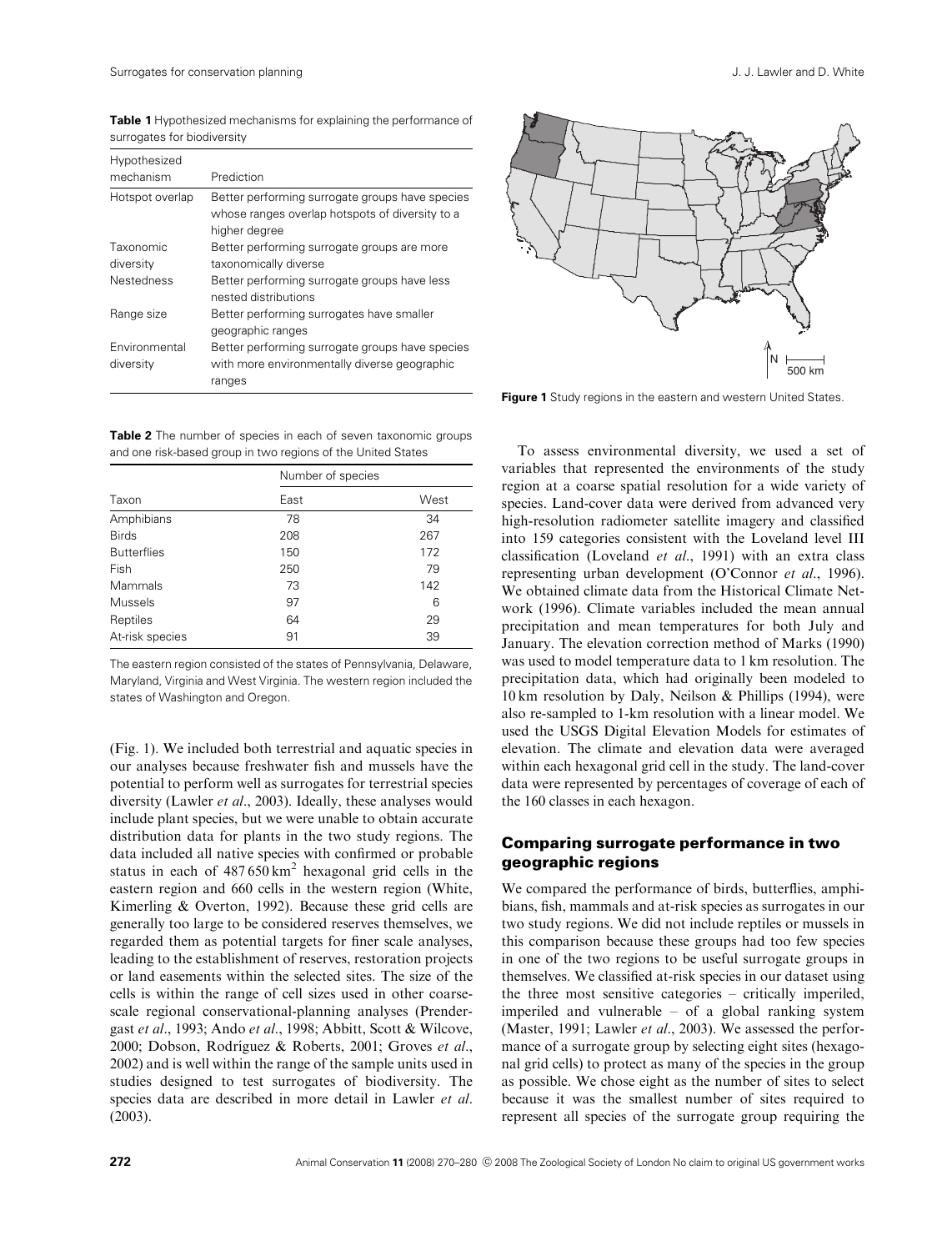least number of sites. We standardized our analyses to a set number of sites because different surrogate groups potentially require different numbers of sites to protect all of their members. We wanted to avoid drawing the simple conclusion that groups of species that require more sites for their protection are better surrogate groups. Although we do not report the results, we ran similar analyses with a modified algorithm to select sets of 4, 12 and 16 sites for each surrogate group. These analyses produced qualitatively similar results. We then tallied the number of other nonsurrogate-group species found in the eight sites. The percentage of all non-surrogate species found in these sites served as our measure of surrogate performance. We selected sites using a simulated annealing algorithm. Simulated annealing is a stochastic optimization technique used to find solutions to problems with large search spaces (Kirkpatrick, Gelatt & Vecchi, 1983). The technique works by iteratively evaluating and altering potential solutions to a problem to evolve an 'optimal' solution and has been used successfully as a tool for reserve-selection analyses (Possingham, Ball & Andelman, 2000). Because it is a stochastic approach, simulated annealing often produces multiple answers to an optimization problem. We ran the algorithm to produce 100 sets of sites from which we selected the 20 sets that protected the most non-surrogate species. We then calculated mean performance for these 20 sets of sites. By performing these siteselection analyses for each of the six surrogate groups in both the eastern and western regions, we generated 12 measures of mean surrogate performance, one for each group in each region. We compared these performance measures to the mean performance of 20 sets of eight sites selected at random.

We used sets of sites chosen at random as the null model against which to compare the performance of the surrogates. We explored the possibility of using several other null models that might provide a more informative comparison. For example, with the availability of remotely sensed data, it would be reasonable to consider surrogates based on vegetation types or elevation gradients as a baseline against which to compare sets of surrogate species. We compared sets of sites selected at random to sites selected to best represent (1) the diversity of land-cover types; (2) climatic and elevation gradients; and (3) a combination of land cover, elevation and climatic diversity. Given that none of these alternative surrogates outperformed the sites selected at random, we chose to use randomly selected sites as the null model for our comparisons here.

### Testing hypotheses for surrogate performance

### **Selecting optimal and random surrogates**

To understand what factors contributed to the success of surrogate groups at representing biodiversity, we compared characteristics of some of the best performing surrogate groups with groups of species selected at random. We performed this analysis in the eastern study region only,

because we wanted to hold the western region in reserve to independently test hypotheses that emerged from the eastern region. We identified the best-performing surrogate groups using a two-part optimization routine. The routine used simulated annealing in conjunction with a heuristic algorithm to select groups of 20 species that provided the most complete coverage of non-surrogate-group species. For this application of simulated annealing, our algorithm began with a randomly selected set of 20 species. The performance of these species as a surrogate group was then evaluated . Next, the set of 20 species was slightly altered with the substitution of one randomly chosen species from the remaining pool of 900 species for a randomly selected species in the group. The performance of the new group was then evaluated. The algorithm then compared the performance of the new and old groups. The group with the better performance measure was generally selected for the next iteration of the routine. However, because simulated annealing is designed to avoid local optima in favor of finding a global optimal solution, the better performing set of species was not always chosen. The probability of choosing the worse solution decreased over the course of all iterations (see Kirkpatrick et al., 1983). Several thousands of iterations were required to produce one set of 20 species.

For each iteration of the simulated annealing routine, we evaluated surrogate-group performance by selecting a set of sites that provided the best protection for non-surrogate species in five sites. We chose to use five sites because this was the smallest number of sites required to cover any optimally selected set of 20 species. Again, we used a standard number of sites to avoid merely concluding that surrogate groups that require more sites to protect them protect more species. We used a heuristic algorithm to select a set of sites to protect all 20 species, but only used the five sites that together covered the most surrogate species when we evaluated group performance. We computed the proportion of the 900 non-surrogate species included in these five sites. These proportions served as the performance measures that were evaluated and compared by the simulated annealing routine. Although better techniques exist for selecting the five sites that cover the largest number of a given set of species, these techniques were too computationally expensive to be used within our nested optimization framework.

The heuristic algorithm we used to select sets of sites for the 20 species was based on species rarity and comprised the following rule set: (1) select any site with unique species (any of the 20 species occurring only in one site); (2) select a site that includes the next rarest of the 20 species; (3) break ties in step 2 by selecting the site with the highest proportion of the 20 species; (4) break ties in step 3 by selecting a site at random; (5) repeat steps 2–4 until all 20 species are included (Margules, Cresswell  $&$  Nicholls, 1994). The resulting sets of sites were then checked and all redundant sites (i.e. sites that contained only species that were found at other sites in the selected set) were eliminated (Margules, Nicholls & Pressey, 1988). We then selected the five sites that included the most surrogate species. Because the algorithm involved a stochastic step, it had the potential to produce multiple sets of sites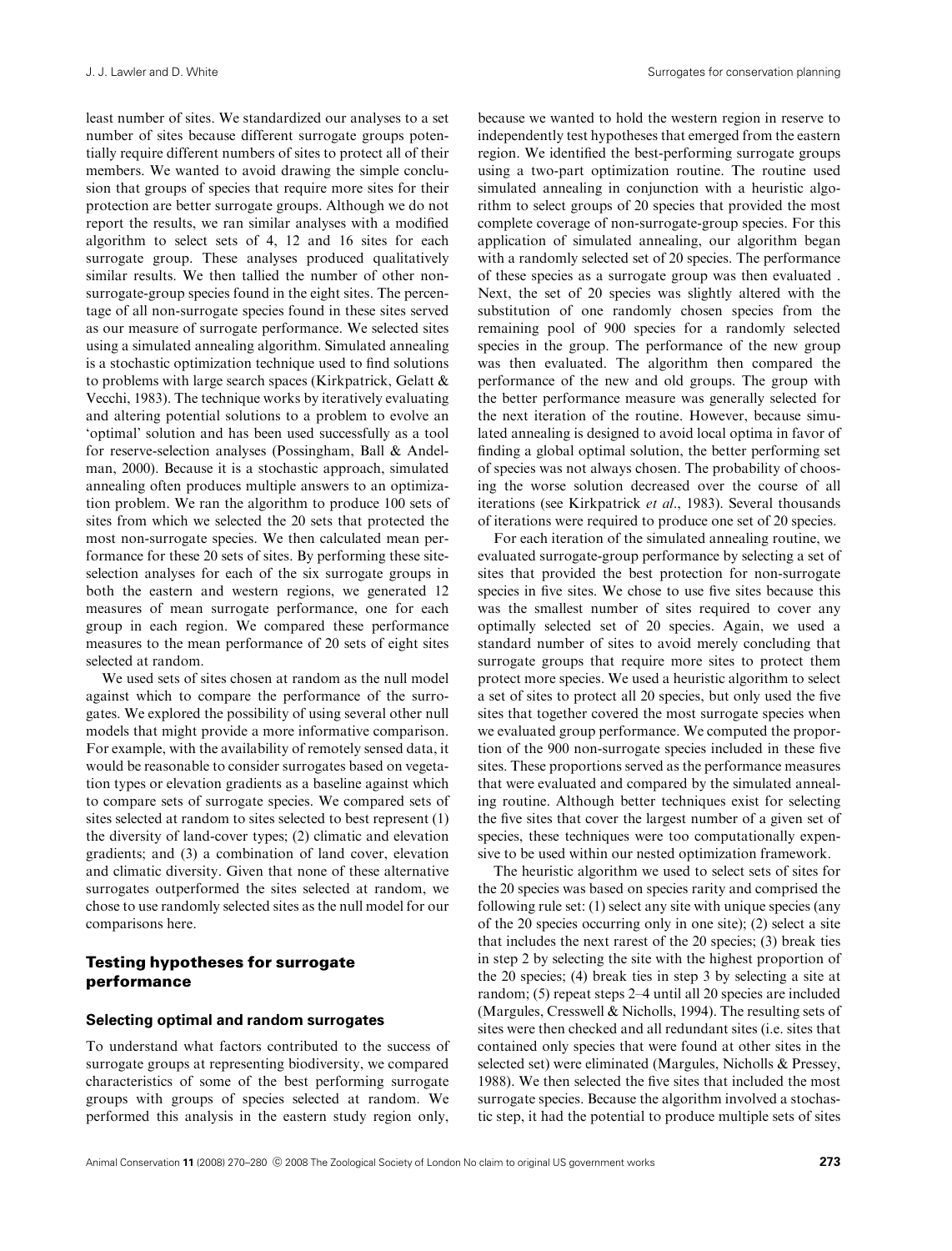for protecting one set of species. We used the average of 20 applications of the heuristic algorithm to evaluate the performance of surrogate groups.

Because simulated annealing is stochastic in nature, it can be used to produce many different solutions to a problem. By running our nested optimization routine 100 times, we produced 100 sets of the best performing surrogates in the eastern study region. In addition to the 100 sets of optimally selected surrogate groups, we selected 100 sets of 20 species at random. We used the same heuristic algorithm described above to evaluate the performance of each of these randomly selected groups. Thus, for all 200 groups of species (100 randomly selected and 100 optimally selected) we calculated performance as the total number of non-surrogate species included in the sets of five sites selected to cover the species in the surrogate group. Although we chose to use groups of 20 species, we ran analyses on sets of 10, 30, 40, 50, 60, 70, 80, 90 and 100 species as well. Because these results were qualitatively similar, we report only the results for the sets of 20 species. In addition to comparing the sets of sites selected to cover optimally selected surrogate groups to those selected to cover randomly selected groups, we also compared them to sets of five sites selected at random.

#### **Comparing surrogate group characteristics**

We compared the randomly selected surrogate groups to the optimally selected groups with respect to higher order taxonomic diversity, nestedness, hotspot representation, range size and environmental diversity. All of these attributes are plausible indicators of what factors make for an ideal group of surrogate species. For instance, one might argue that the ideal surrogate group should be the most diverse at the order or class level. To compare taxonomic diversity, we tallied the total number of classes, orders, families and genera represented in each randomly selected and optimally selected surrogate group. We calculated the nestedness of the distributions of each surrogate group using the measure proposed by Wright & Reeves (1992),

$$
N_c = \frac{1}{2} \sum_{j=1}^{S} J_j (J_j - 1)
$$

where  $J_i$  is the number of sites at which species j is present and S is the total number of species. We used the standardized version of this metric,

$$
S\{N_c\} = \frac{N_c - E\{N_c\}}{\max\{N_c\} - E\{N_c\}}
$$

where  $E\{N_c\}$  represents the expected value of  $N_c$  and  $\max\{N_c\}$  is the maximum possible value of  $N_c$ . The expected value is given by

$$
E\{N_c\} = \frac{1}{2S} \left(G^2 - \sum_{i=1}^{K} R_i^2\right)
$$

where G is the grand total of all occurrences of all species,  $R_i$ is the species richness at site  $i$  and  $K$  is the total number of sites. The maximum value of  $N_c$  was calculated as

$$
\max\{N_c\} = \sum_{i=1}^K (i-1)R_i
$$

We assessed the degree to which surrogate groups represented hotspots of species richness by calculating the proportion of overlap between the ranges of the species in the surrogate group and hotspots of richness of all 920 species. Hotspots were defined as the grid cells that contained the top 5% of the species richness values in the region (Prendergast et al., 1993). We calculated overlap as

$$
O = \frac{\sum_{j=1}^{M} \frac{H \cap A_j}{H \cup A_j}}{20}
$$

where  $H$  represented hotspot grid cells and  $A_i$  represented the grid cells containing species  $j$  of the 20 species in the surrogate group, M. Thus  $H \cap A_i$  is the number of grid cells that were both hotspots and contained species *i*, and  $H \cup A_i$ is the total number of grid cells that were hotspots and/or contained species j. Unlike the other four hypotheses we tested, the coincidence of surrogates and hotspots would not be useful in selecting surrogate groups. Selecting surrogates based on the presence of hotspots would require the a priori mapping of a much broader array of species, potentially alleviating the need for surrogates altogether. Nonetheless, because the coincidence of surrogates and hotspots has been offered as an explanation for surrogate performance, we have tested for it here.

We used the total area of the study region occupied by a species as a measure of range size. This was simply calculated as the number of cells in which the species was present times the area of a cell. Although we refer to this measure as 'range size,' it is really a measure of the local or regional distribution of a species. It is important to note that species with relatively small global geographic range sizes might be widely distributed in our study and that species with relatively large global ranges might have locally restricted distributions in our study region. We also considered using an estimate of the maximum 'diameter' of a species' range to provide an estimate of how restricted the range of a species was within the study region. However, because these two metrics were highly correlated, we chose to use only the total area to represent range size.

To describe the diversity of environments occupied by the members of the surrogate groups, we assessed the dissimilarity of the species' ranges with respect to elevation, climate and remotely sensed vegetation. Measures of dissimilarity for elevation, annual precipitation and average January and July temperatures were calculated by first computing the average values across each species' range and then calculating the mean difference among all pairs of species within the surrogate group as follows:

$$
ED = \frac{\sum_{i=1}^{S-1} \sum_{m=i+1}^{S} \left( \frac{\sum_{j=1}^{A_j} E_{ij}}{A_i} - \frac{\sum_{k=1}^{A_m} E_{mk}}{A_m} \right)}{S(S-1)}
$$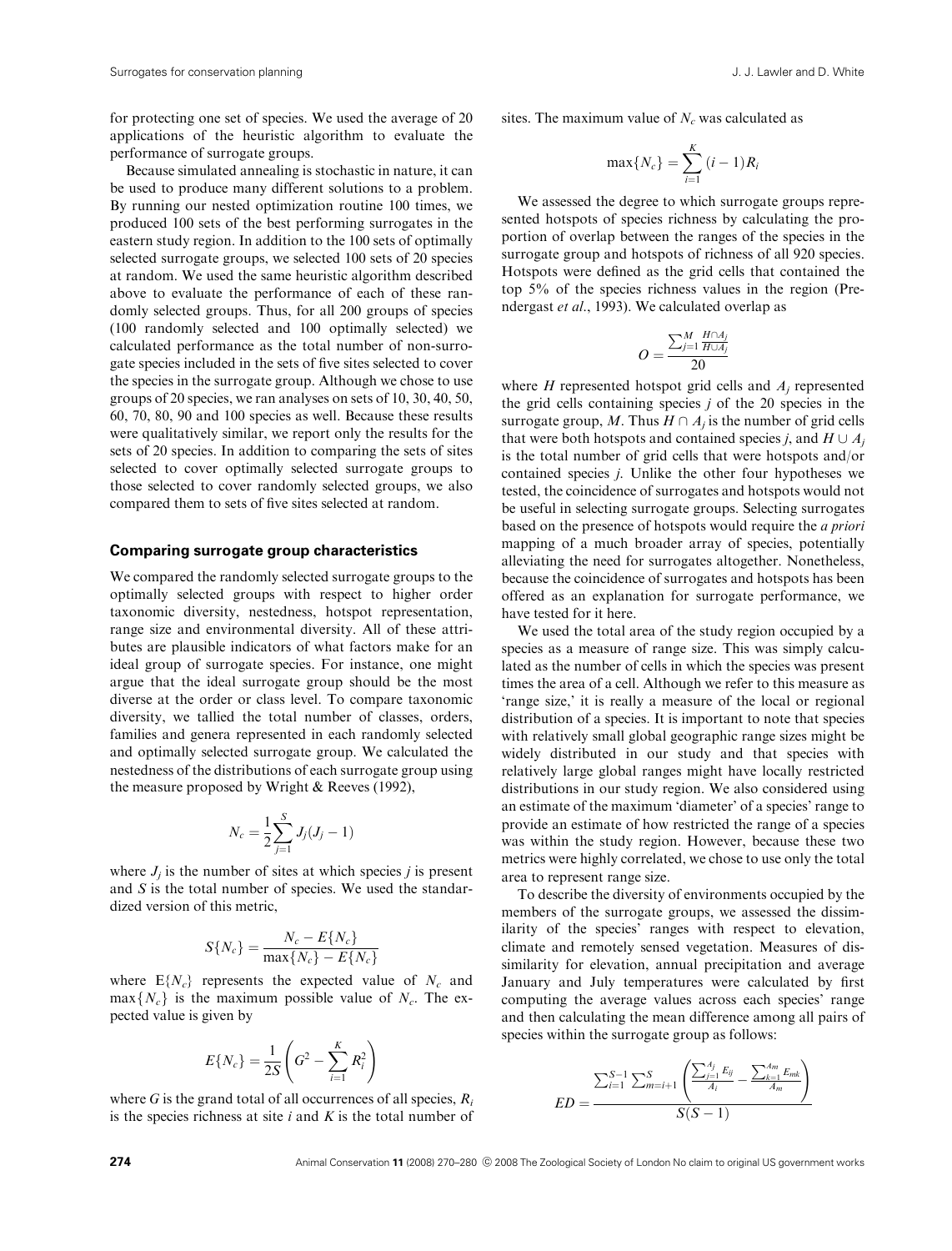where  $E_{ii}$  is the value of the environmental variable in cell j of the range of species i and  $A_i$  and  $A_m$  are the number of grid cells containing species  $i$  and  $m$ , respectively. We used Bray-Curtis dissimilarity to assess the differences between the composition of vegetation represented in the ranges of each species in a surrogate group (Belbin, 1993).

#### **Testing predictions**

We tested the generality of the results of our comparisons made in the eastern United States by applying them to the study region in the western United States. We selected 20 sets each of 20, 40, 60 and 80 species from the western study region using the criteria derived from our comparison of surrogate characteristics. We then compared the performance of these sets of surrogates to 20 sets each of 20, 40, 60 and 80 randomly selected western species. We used simulated annealing to find sets of sites that maximized the number of surrogate-group species in a set number of sites for each surrogate-group size. We then calculated the number of non-surrogate-group species included in the sets of sites.

### Results

### Surrogate performance in two geographic regions

Using simple taxonomic surrogate groups to select areas for conservation provides protection for more species than selecting sites at random (Fig. 2). The only exception was in the case of butterflies being used as surrogates in the eastern study region. Sites selected to protect butterflies in the eastern United States provided no more protection for other species than did sites selected randomly.



**Figure 2** Comparison of the performance of five taxonomic-based and one risk-based surrogate group in two different regions of the United States. Performance was measured as the percentage of non-surrogate species included in eight sites selected to protect the surrogate group. Bar heights represent means of the results of 20 reserveselection analyses; error bars represent standard deviations.

Some surrogate groups performed substantially better than others. In the eastern region, on average, sites selected to protect at-risk species protected  $75\%$  ( $\pm$  0.4% sp) of all nonsurrogate-group species whereas, on average, sites selected to protect butterflies protected only  $56\%$  ( $\pm 1.4\%$  sD) of all non-surrogate-group species. In the western region, the differences in surrogate-group performance were less dramatic. The best performing group, freshwater fish, on average, provided protection for 79% ( $\pm 1.6$ % sp) of all non-surrogate species compared with the worst performing groups, birds and amphibians, both of which provided protection for 72% ( $\pm 2.0$  and 2.7% sp, respectively) of all non-surrogate species. It is important to note, however, that due to the large number of species analyzed, even small percentages correspond to relatively large numbers of species.

Surrogate performance was not consistent across regions. Both mammals and butterflies were some of the better performing surrogates in the western region, each providing, on average, protection for  $76\%$  ( $\pm 2.3$  and  $2.6\%$  sp, respectively) of all non-surrogate species. In the eastern region, these were two of the worst performing surrogate groups, respectively, providing protection for  $66\%$  ( $\pm 1.4\%$ ) sp) and  $56\%$  ( $\pm 1.4\%$  sp) of non-surrogates. Amphibians were some of the worst surrogates in the west, but were the third best performing surrogates in the east. Despite these differences, there were some consistencies. Both freshwater fish and at-risk species were the two best performing surrogate groups in both regions.

### What factors are associated with surrogate performance?

Optimally selected surrogate groups performed better than groups of species selected at random. On average, optimally selected groups provided protection for 92 more species than did randomly selected species (76  $\pm$  1% SD vs.  $65 \pm 4\%$  sp) (Fig. 3). Furthermore, sets of five sites selected



**Figure 3** Histograms of the performance of randomly selected and optimally selected surrogate groups in the Middle-Atlantic region of the eastern United States. Performance was measured as the percentage of all non-surrogate-group species included in five sites optimally selected to protect the 20 species in each surrogate group.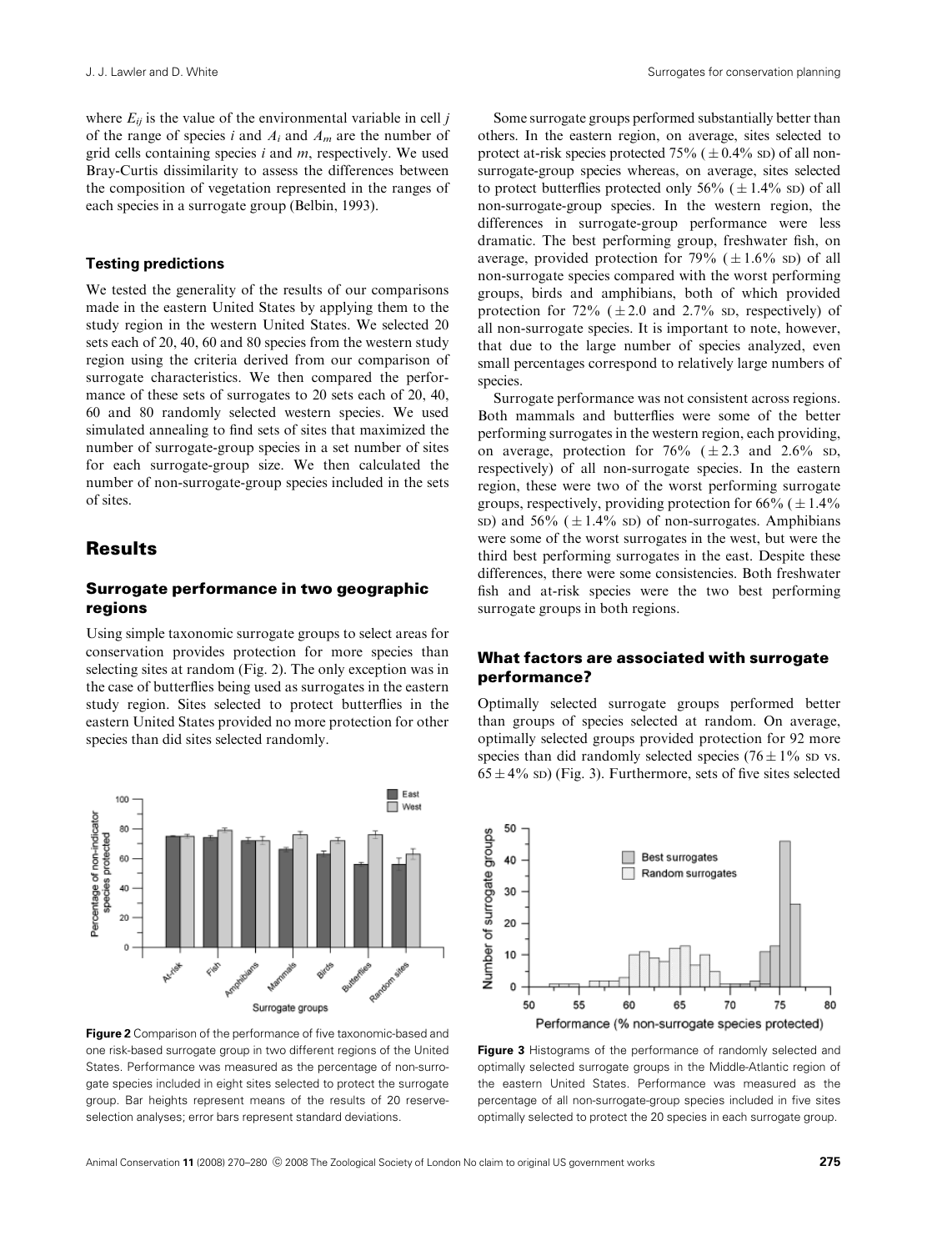| Surrogate group attribute              | Best sets mean $(\pm$ sp) | Random sets mean $(\pm$ sp) | <i>t</i> -test $(P)^a$ |
|----------------------------------------|---------------------------|-----------------------------|------------------------|
| Hotspots of diversity overlap          | 7.0% ( $\pm$ 0.01%)       | 6.2% ( $\pm$ 0.01%)         | < 0.001                |
| Taxonomic diversity                    |                           |                             |                        |
| Classes                                | 6.3 ( $\pm$ 0.7)          | 6.2 ( $\pm$ 0.8)            | $0.819^{b}$            |
| Orders                                 | 11.2 ( $\pm$ 1.7)         | 11.1 ( $\pm$ 1.6)           | 0.833                  |
| Families                               | 15.0 ( $\pm$ 1.9)         | 15.1 ( $\pm$ 1.6)           | 0.717                  |
| Genera                                 | 19.2 ( $\pm$ 0.8)         | 19.1 ( $\pm$ 0.9)           | $0.208^{b}$            |
| <b>Nestedness</b>                      | $0.65$ ( $\pm$ 0.14)      | $0.68$ ( $\pm$ 0.11)        | 0.256                  |
| Mean range size (km <sup>2</sup> )     | 68 000 ( $\pm$ 24 800)    | $87100 \ (\pm 23100)$       | < 0.001                |
| Environmental diversity                |                           |                             |                        |
| January temperature dissimilarity (°C) | $2.8 (\pm 0.3)$           | $2.5 (\pm 0.4)$             | < 0.001                |
| July temperature dissimilarity (°C)    | $1.9 \ (\pm 0.2)$         | $1.8 (\pm 0.3)$             | < 0.001                |
| Precipitation dissimilarity (mm)       | 49 ( $\pm$ 10)            | 47 ( $\pm$ 10)              | 0.245                  |
| Elevation dissimilarity (m)            | 713 ( $\pm$ 96)           | 711 ( $\pm$ 122)            | 0.940                  |
| Land-cover dissimilarity               | $0.51$ ( $\pm$ 0.05)      | $0.47 \ (\pm 0.05)$         | < 0.001                |

Table 3 Comparison of characteristics of randomly selected and optimally selected surrogates for biodiversity for the selection of reserve networks of equal area

<sup>a</sup>Because surrogate groups potentially contained some of the same species, samples could not be strictly considered to be independent. bBecause these variables could not be transformed to meet the assumptions of a *t*-test, Kruskal–Wallis tests were preformed.

to cover both optimally selected and randomly selected species performed better than sets of five sites selected at random (on average randomly selected sites protected only  $51 \pm 4\%$  sp of all species).

The best surrogates had smaller ranges and occupied more diverse environments than did randomly selected species (Table 3). Average range sizes of optimally selected species were  $22\%$  (19 100 km<sup>2</sup>) smaller than those of randomly selected species. The differences in environmental diversity across ranges of optimally selected and randomly selected groups of species were much smaller. However, given the general homogeneity of the study region in the eastern United States, even these relatively small differences in temperature (0.1 and  $0.3 \degree C$ ) and environmental dissimilarity may be biologically meaningful. These small differences may be enough to result in slight variations in vegetation and hence define different habitats at relatively fine spatial scales. In contrast, the small difference in the degree to which optimally and randomly selected species were found in diversity 'hotspots' (0.8%) is not likely to be meaningful. In addition, our results indicate that good surrogate groups are neither more taxonomically diverse nor do they consist of species with ranges that are any less nested than those of species selected at random.

### Testing the importance of range size and environmental diversity

We tested our conclusion that the best surrogate groups are composed of species with small ranges that together cover a diversity of environments using groups of species that fit those two criteria in the western study region. We compared the performance of groups of species (1) with small ranges; (2) with ranges that covered different environments; (3) with ranges that were both small and covered different environments; (4) selected at random. To select species based on range size alone, we randomly selected groups of species from the 100 species with the smallest ranges. To select species whose ranges covered different environments, we used Bray-Curtis dissimilarity measures based on the composition of the 160 land-cover classes represented in the ranges of each species (Belbin, 1993). We used a simulated annealing algorithm to find the species whose ranges maximized this dissimilarity measure. We selected groups of species that had both small and environmentally diverse ranges by restricting the Bray-Curtis dissimilarity-based optimization to the 100 species with the smallest ranges. To evaluate the performance of each of the surrogate groups, we selected sets of 4, 7, 8 and 10 sites to protect the groups of 20, 40, 60 and 80 species, respectively. The number of sites selected to cover each different size surrogate group was based on the smallest number of sites required to protect each of the corresponding randomly selected sets of species. Site selection was performed with a simulated annealing algorithm. In addition, we compared the performance of each of the four types of surrogate groups to the performance of corresponding numbers of sites selected at random.

At best, surrogate groups selected on the basis of species range sizes and environmental diversity performed only slightly better than groups of randomly selected surrogate species (Fig. 4). Surrogate groups selected on the basis of the diversity of environments that they occupied only outperformed randomly selected groups of species when larger surrogate groups were selected. Additional analyses, in which we controlled for the issue of geographically rare species being harder to protect, showed no difference in the performance of the surrogate species with small ranges and the groups of randomly selected species.

# **Discussion**

Our results indicate that there is unlikely to be a simple set of principles for selecting surrogate groups based on species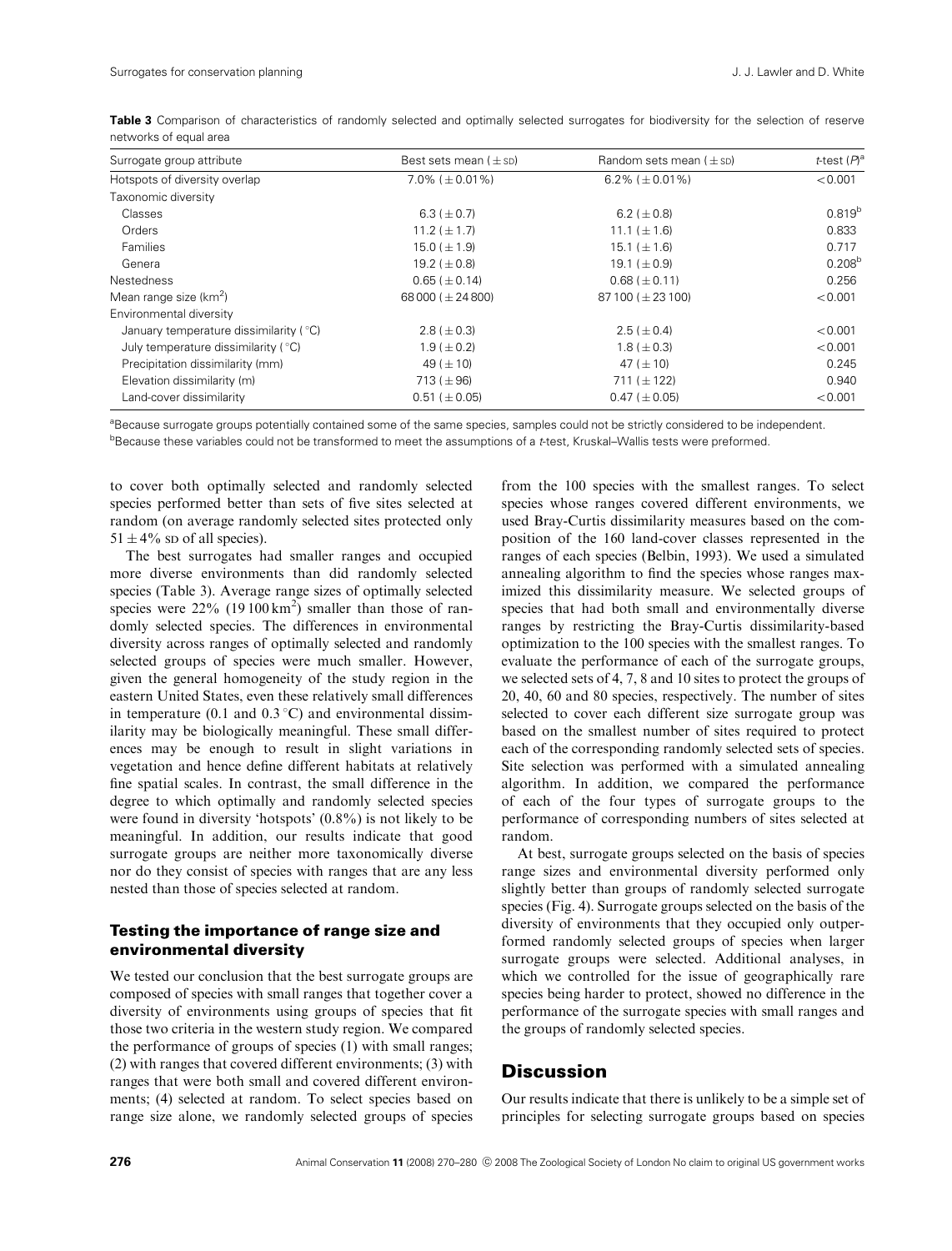

**Figure 4** Performance of surrogate groups in the north-western United States consisting of 20, 40, 60 and 80 species selected using four different criteria. Surrogates were selected (1) to have small ranges; (2) to have ranges that occupied diverse environments; (3) to have small ranges that occupied diverse environments; (4) at random. Performance was measured as the percentage of non-surrogate species included in a set number of sites. The fifth bar in each of the four sets of bars represents the percentage of species included in an equal number of sites selected at random. The heights of all bars represent the means of 100 analyses; error bars represent standard deviations.

characteristics. First, even after controlling for scale, methods and the taxonomic groups tested, we found little consistency in the performance of surrogates in two different regions. Second, we found only weak evidence for two of the proposed explanations for surrogate performance. Geographically rare species and groups of species that together inhabit different environments tended to be good surrogates. However, neither of these two characteristics were particularly useful for selecting surrogate groups. Our results indicate that one of the main reasons for using rare species as surrogates may be to assure their protection, thus supporting a coarse- and fine-filter approach to conservation planning (Hunter, Jacobson & Webb, 1988; Noss, 1990; Hunter, 2005). The small but consistently superior performance of the small-range species in our dataset was due to the fact that including these species in surrogate groups meant that these difficult-to-protect species were no longer in the pool of species used to evaluate the surrogates. Beyond serving this function, we found that the geographically rare species in the north-western United States were no better surrogates than randomly selected species. Although Manne & Williams (2003) found a link between range size and surrogate performance, it is not clear how strong this relationship would have been had they controlled for this simple function that geographically rare surrogates perform.

Intuitively, one would expect that species from different environments should be better surrogates than species from more similar environments. Surrogates must work, in part, by requiring a diverse set of environments to be selected as reserves (Faith & Walker, 1996a,b). Because the breadth of niches available for organisms increases with environmental heterogeneity, we expected to see higher species richness in sets of sites representing more diverse environments. Whereas environmental heterogeneity may explain why surrogate groups work better than sites selected at random, we found only weak evidence for a link between environmental heterogeneity and the relative performance of different surrogate groups. If surrogate performance could be explained by environmental diversity, environmental diversity could be used directly as a surrogate in the reserveselection process (Faith & Walker, 1996b). However, the few direct tests of environmental diversity as a surrogate for species diversity have produced mixed results (Araújo et al., 2001; Sarkar et al., 2005).

There are at least two likely explanations for why surrogate performance was not explained by environmental diversity in our analyses. First, it is possible that the spatial scale of our analyses obscured finer scale ecological relationships. One might expect a stronger relationship between surrogate performance and environmental diversity at finer spatial scales at which more detail in environmental factors will be resolved. Second, species diversity may not be closely linked to environmental diversity. Environmental diversity would fail to predict surrogate performance if species ranges are not distributed evenly across environmental space (Arau´jo, Densham & Humphries, 2003).

Although our analyses found no effect of taxonomic diversity on surrogate-group performance, it is possible that tests that include a broader array of taxa might produce a different result. Given that we only had seven taxonomic groups, and that randomly selected groups of species generally contained about five different taxa, our ability to detect a difference between the optimally selected groups and the random groups was lower than it would have been had our dataset contained more taxonomic groups.

Several other innovative approaches to selecting surrogate groups have been proposed. Some have suggested analyzing species responses to disturbance or landscape patterns as a way of selecting surrogates (Bani et al., 2006). Others have proposed statistical approaches to select sets of species that represent a wider array of species (Mac Nally  $\&$ Fleishman, 2002, 2004; Fleishman et al., 2005). In general, these statistical approaches require determining the distributions of all species in an area before the surrogates can be selected. Thus, only if the selected surrogates are representative of biodiversity in other regions can they be successfully applied to areas that have not been thoroughly sampled. There is evidence that some statistically selected surrogates may be general enough to apply to other areas within a mountain range or even multiple mountain ranges, but most tests of this approach have been limited to one or two taxonomic groups (Mac Nally & Fleishman, 2004).

At least one promising alternative to using surrogates has been proposed (Possingham, Grantham & Rondinini, 2007). Bini et al. (2006) recently demonstrated a method for predicting potential distributions of yet to be discovered species. Thus, instead of trying to find groups of species that represent biodiversity, one may be able to model biodiversity and base conservation-planning decisions on the model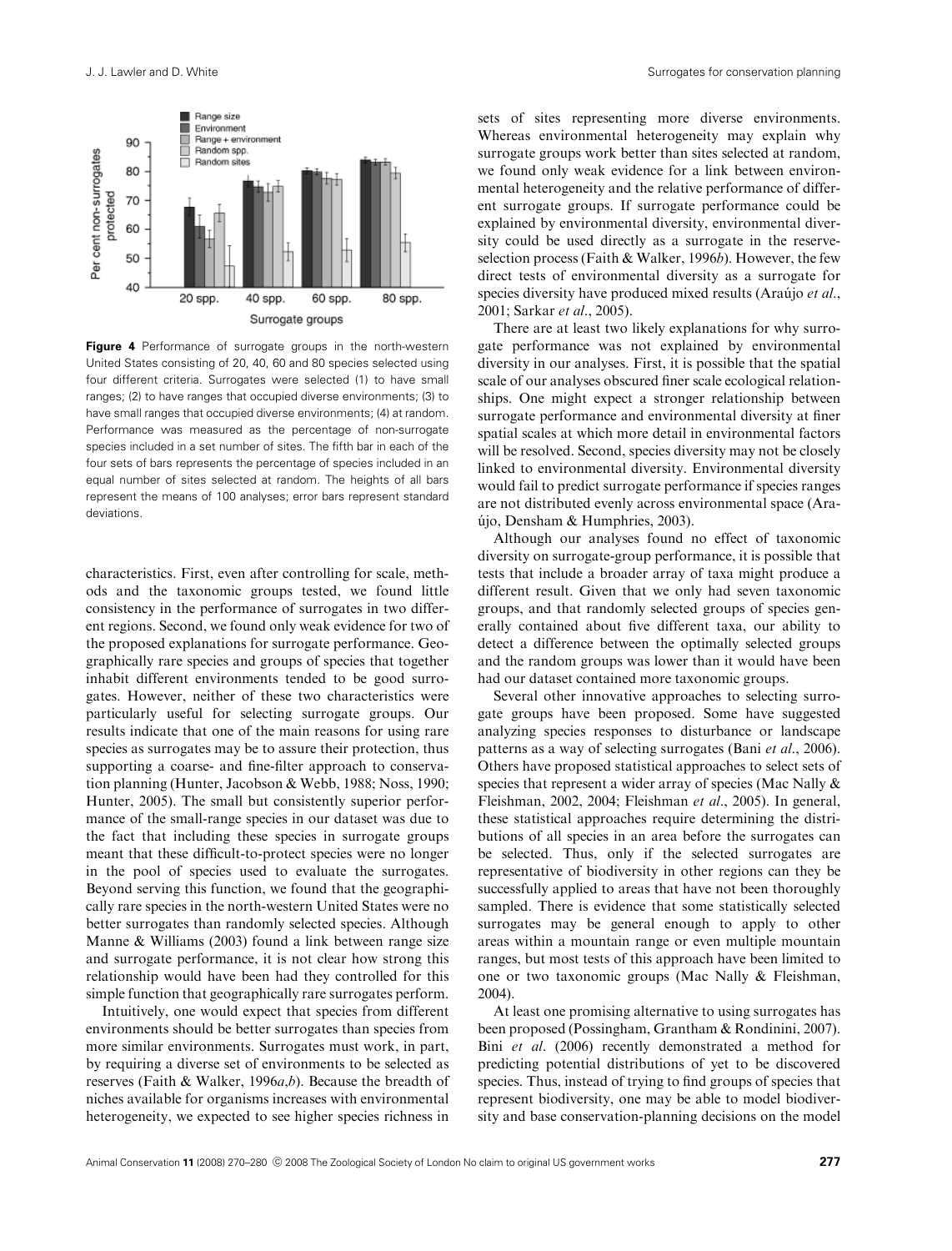predictions. Modeling individual species distributions or modeling potential changes in species composition (Ferrier, 2002) may be more efficient ways to plan for biodiversity than struggling to select a set of imperfect surrogates.

We have taken an exploratory approach to determining the factors that influence surrogate performance. Although our results were robust across different sizes of surrogate groups and different sizes of reserve networks, we did not investigate the impact of the size of sites or the method chosen to evaluate surrogate performance. Both of these additional factors can affect surrogate performance and thus may affect the relationships we investigated. For example, it is possible that finer or coarser grained analyses (i.e. using smaller or larger sites) would reveal stronger associations between surrogate performance and environmental patterns based on varying strengths of the relationships between species distributions and environmental factors at different spatial scales (Mitchell, Lancia & Gerwin, 2001; Rahbek, 2005; Hess et al., 2006). We assessed surrogate performance by selecting sites to represent surrogates based on a combination of simulated annealing and heuristic algorithms designed to address the 'maximal covering location problem' (Church, Stoms & Davis, 1996). Analyses similar to ours that use other formulations of the reserve-selection problem and/or other selection approaches (e.g. iterative selection based on irreplaceability values, Ferrier, Pressey & Barrett, 2000) could potentially reveal stronger relationships between surrogate traits and surrogate performance. Further investigations into the effects of scale and reserve-selection approaches on the performance of surrogates for biodiversity are clearly warranted.

Conservation planning is a difficult process that must often be carried out with limited time and funding. Selecting areas to maximally protect biodiversity therefore requires tools that enable efficient use of both of these resources. We conclude that there are likely to be few shortcuts for choosing successful species-based surrogates for biodiversity. Instead of searching for surrogate groups, it may be more efficient to concentrate research efforts on further developing alternative methods for predicting or assessing conservation value when data are limited.

# Acknowledgments

We would like to thank Dan Faith, Curt Flather, Erica Fleishman, Hedley Grantham, Anne Guerry, Peter Kareiva, Roly Russell and John Van Sickle for useful discussions and comments on the paper. We also thank Betsy Smith and the US Environmental Protection Agency's Regional Vulnerability program for providing funding and support. This paper has been subjected to review by the US EPA National Health and Environmental Effects Research Laboratory's Western Ecology Division and approved for publication. Approval does not signify that the contents reflect the views of the Agency, nor does mention of trade names or commercial products constitute endorsement or recommendation for use.

# References

- Abbitt, J.F., Scott, J.M. & Wilcove, D.S. (2000). The geography of vulnerability: incorporating species geography and human development patterns into conservation planning. Biol. Conserv. 96, 169–175.
- Andelman, S.J. & Fagan, W.F. (2000). Umbrellas and flagships: efficient conservation surrogates or expensive mistakes? Proc. Natl. Acad. Sci. USA 97, 5954–5959.
- Ando, A., Camm, J.D., Polasky, S. & Solow, A. (1998). Species distributions, land values, and efficient conservation. Science 279, 2126–2128.
- Araújo, M.B., Densham, P. & Humphries, C. (2003). Predicting species diversity with ED: the quest for evidence. Ecography 26, 380–383.
- Arau´jo, M.B., Humphries, C.J., Densham, P.J., Lampinen, R., Hagemeijer, W.J.M., Mitchell-Jones, A.J. & Gasc, J.P. (2001). Would environmental diversity be a good surrogate for species diversity? Ecography 24, 103–110.
- Bani, L., Massimino, D., Bottoni, L. & Massa, R. (2006). A multiscale method for selecting indicator species and priority conservation areas: a case study for broadleaved forests in Lombardy, Italy. Conserv. Biol. 20, 512–526.
- Belbin, L. (1993). Environmental representativeness: regional partitioning and reserve selection. Biol. Conserv. 66, 223–230.
- Bini, L.M., Diniz-Filho, J.A.F., Rangel, T.F.L.V.B., Pereira Bastos, R. & Plaza Pinto, M. (2006). Challenging Wallacean and Linnean shortfalls: knowledge gradients and conservation planning in a biodiversity hotspot. Divers. Distrib. 12, 475–482.
- Chiarucci, A., D'auria, F. & Bonini, I. (2007). Is vascular plant species diversity a predictor of bryophyte species diversity in Mediterranean forests? Biodiv. Conserv. 16, 525.
- Church, R.L., Stoms, D.M. & Davis, F.W. (1996). Reserve selection as a maximal covering location problem. *Biol.* Conserv. 76, 105–112.
- Daly, C., Neilson, R.P. & Phillips, D.L. (1994). A statistical topographic model for mapping climatological precipitation over mountainous terrain. J. Appl. Meteor. 33, 140–158.
- Dobson, A.P., Rodríguez, J.P. & Roberts, M. (2001). Synoptic tinkering: integrating strategies for large-scale conservation. Ecol. Appl. 11, 1019–1026.
- Faith, D.P. & Walker, P.A. (1996a). Environmental diversity: on the best-possible use of surrogate data for assessing the relative biodiversity of sets of areas. Biodiv. Conserv. 5, 399–415.
- Faith, D.P. & Walker, P.A. (1996b). How do indicator groups provide information about the relative biodiversity of different sets of areas? On hotspots, complementarity and pattern-based approaches. Biodiv. Lett. 3, 18–25.
- Ferrier, S. (2002). Mapping spatial pattern in biodiversity for regional conservation planning: Where to from here? Syst. Biol. 2, 331–363.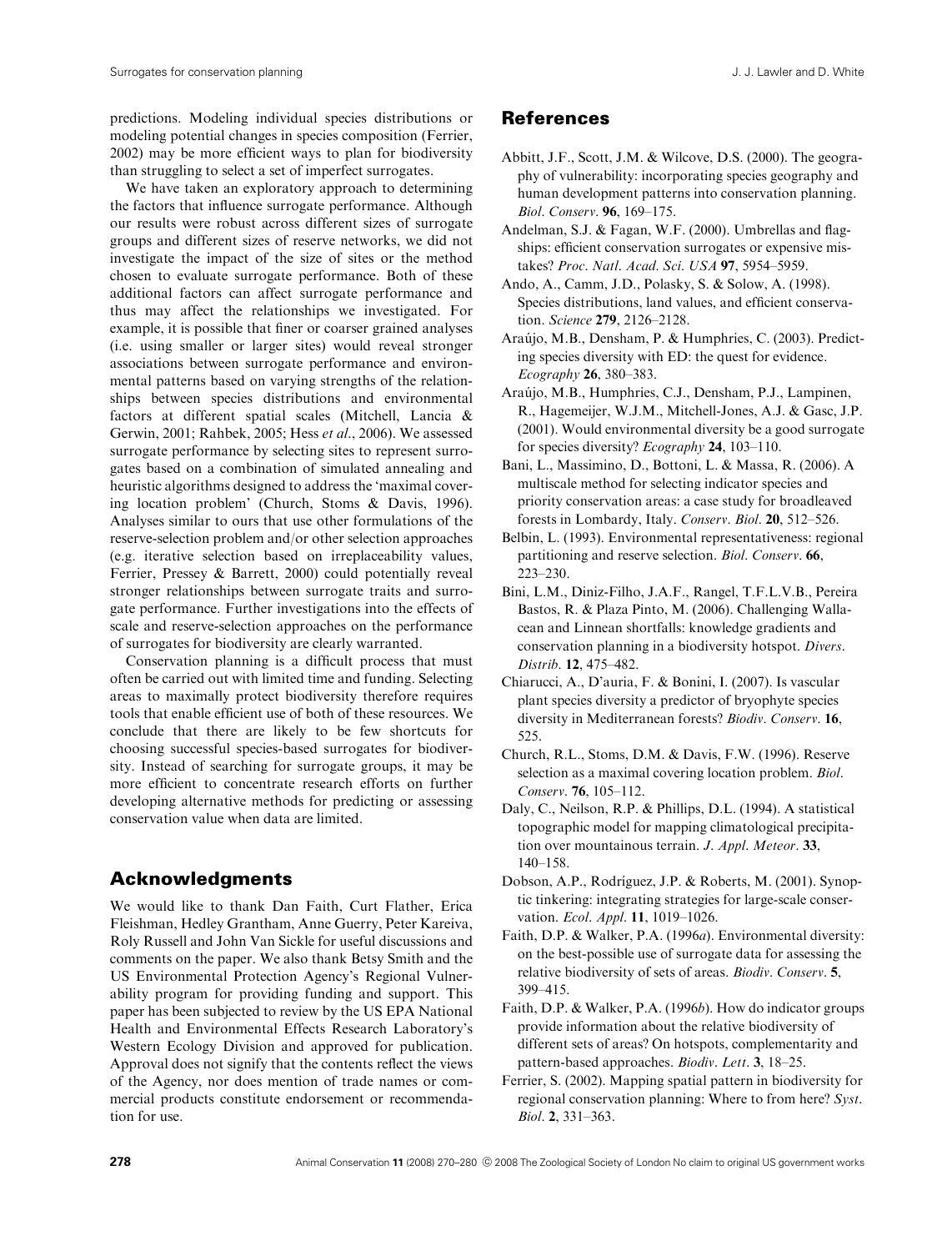Ferrier, S., Pressey, R.L. & Barrett, T.W. (2000). A new predictor of the irreplaceability of areas for achieving a conservation goal, its application to real-world planning, and a research agenda for further refinement. Biol. Conserv. 93, 303–325.

Flather, C.H., Wilson, K.R., Dean, D.J. & McComb, W.C. (1997). Identifying gaps in conservation networks: of indicators and uncertainty in geographic-based analyses. Ecol. Appl. 7, 531–542.

Fleishman, E., Murphy, D.D. & Brussard, P.F. (2000). A new method for selection of umbrella species for conservation planning. Ecol. Appl. 10, 569–579.

Fleishman, E., Thompson, J.R., Mac Nally, R., Murphy, D.D. & Fay, J.P. (2005). Using indicator species to predict species richness of multiple taxonomic groups. Conserv. Biol. 19, 1125–1137.

Gaston, K.J. & Blackburn, T.M. (1995). Mapping biodiversity using surrogates for species richness: macro-scales and new world birds. Proc. Roy. Soc. Lond. – Ser. B: Biol. Sci. 262, 335–341.

Groves, C.R., Jensen, D.B., Valutis, L.L., Redford, K.H., Shaffer, M.L., Scott, J.M., Baumgartner, J.V., Higgins, J.V., Beck, M.W. & Anderson, M.G. (2002). Planning for biodiversity conservation: putting conservation science into practice. BioScience 52, 499–512.

Hess, G.R., Bartel, R.A., Leidner, A.K., Rosenfeld, K.M., Snider, S.B. & Ricketts, T.H. (2006). Effectiveness of biodiversity indicators varies with extent, grain, and region. Biol. Conserv. 132, 448–457.

Historical Climate Network (1996). Monthly precipitation and temperature data. US Department of Energy-Oak Ridge National Laboratory and National Oceanic and Atmospheric Administration-National Climate Data Center.

Howard, P.C., Viskanic, P. & Davenport, T.R.B. (1998). Complementarity and the use of indicator groups for reserve selection in Uganda. Nature 394, 472–475.

Hunter, J.M.L. (2005). A mesofilter conservation strategy to complement fine and coarse filters. Conserv. Biol. 19, 1025–1029.

Hunter, J.M.L., Jacobson, J.G.L. & Webb, I.T. (1988). Paleoecology and the coarse-filter approach to maintaining biological diversity. Conserv. Biol. 2, 375–385.

Kirkpatrick, S., Gelatt, C.D.J. & Vecchi, M.P. (1983). Optimization by simulated annealing. Science 220, 671–680.

Knight, A.T. & Cowling, R.M. (2007). Embracing opportunism in the selection of priority conservation areas. Conserv. Biol. 21, 1124–1126.

Kremen, C. (1992). Assessing the indicator properties of species assemblages for natural areas monitoring. Ecol. Appl. 2, 203–217.

Lawler, J.J., White, D., Sifneos, J.C. & Master, L.L. (2003). Rare species and the use of indicator groups for conservation planning. Conserv. Biol. 17, 875–882.

Lawton, J.H., Bignell, D.E., Bolton, B., Bloemers, G.F., Eggleton, P., Hammond, P.M., Hodda, M., Holt, R.D., Larsen, T.B., Mawdsley, N.A. & Stork, N.E. (1998).

Biodiversity inventories, indicator taxa and effects of habitat modification in tropical forest. Nature 391, 72–76.

Loveland, T.R., Merchant, J.W., Ohlen, D.H. & Brown, J.F. (1991). Development of a land-cover characteristics data base for the conterminous United States. Photo. Eng. Rem. Sens. 57, 1453–1463.

Loyola, R.D., Kubota, U. & Lewinsohn, T.M. (2007). Endemic vertebrates are the most effective surrogates for identifying conservation priorities among Brazilian ecoregions. Divers. Distrib. 13, 389–396.

Lund, M.P. & Rahbek, C. (2002). Cross-taxon congruence in complementarity and conservation of temperate biodiversity. Anim. Conserv. 5, 163–171.

Mac Nally, R. & Fleishman, E. (2002). Using ''indicator'' species to model species richness: model development and predictions. Ecol. Appl. 12, 79–92.

Mac Nally, R. & Fleishman, E. (2004). A successful predictive model of species richness based on indicator species. Conserv. Biol. 18, 646–654.

Manne, L.L. & Williams, P.H. (2003). Building indicator groups based on species characteristics can improve conservation planning. Anim. Conserv. 6, 291-297.

Margules, C.R., Cresswell, I.D. & Nicholls, A.O. (1994). A scientific basis for establishing networks of protected areas. In Systematics and conservation evaluation: 327–350. Forey, P.L., Humphries, C.J. & Vane-Wright, R.I. (Eds). Oxford: Clarendon Press.

Margules, C.R., Nicholls, A.O. & Pressey, R.L. (1988). Selecting networks of reserves to maximize biological diversity. Biol. Conserv. 43, 63-76.

Margules, C.R. & Pressey, R.L. (2000). Systematic conservation planning. Nature 405, 243–253.

Marks, D. (1990). The sensitivity of potential evapotranspiration to climate change over the continental United States. In Biospheric feedbacks to climate change: the sensitivity of regional trace gas emissions, evapotranspiration, and energy balance to vegetation redistribution. EPA/ 600/3-90/078: IV.1–IV.31. Guciniski, H., Marks, D. & Turner, D.P. (Eds). US Environmental Protection Agency Corvallis, USA.

Master, L.L. (1991). Assessing threats and setting priorities for conservation. Conserv. Biol. 5, 559–563.

Mitchell, M.S., Lancia, R.A. & Gerwin, J.A. (2001). Using landscape-level data to predict the distribution of birds on a managed forest: effects of scale. Ecol. Appl. 11, 1692–1708.

Noss, R.F. (1990). Indicators for monitoring biodiversity: a hierarchical approach. Conserv. Biol. 4, 355–364.

O'Connor, R.J., Jones, M.T., White, D., Hunsaker, C., Loveland, T.R., Jones, K.B. & Preston, E. (1996). Spatial partitioning of environmental correlates of avian biodiversity in the conterminous United States. Biodiv. Lett. 3, 97–110.

Pearson, D.L. & Cassola, F. (1992). World-wide species richness patterns of tiger beetles